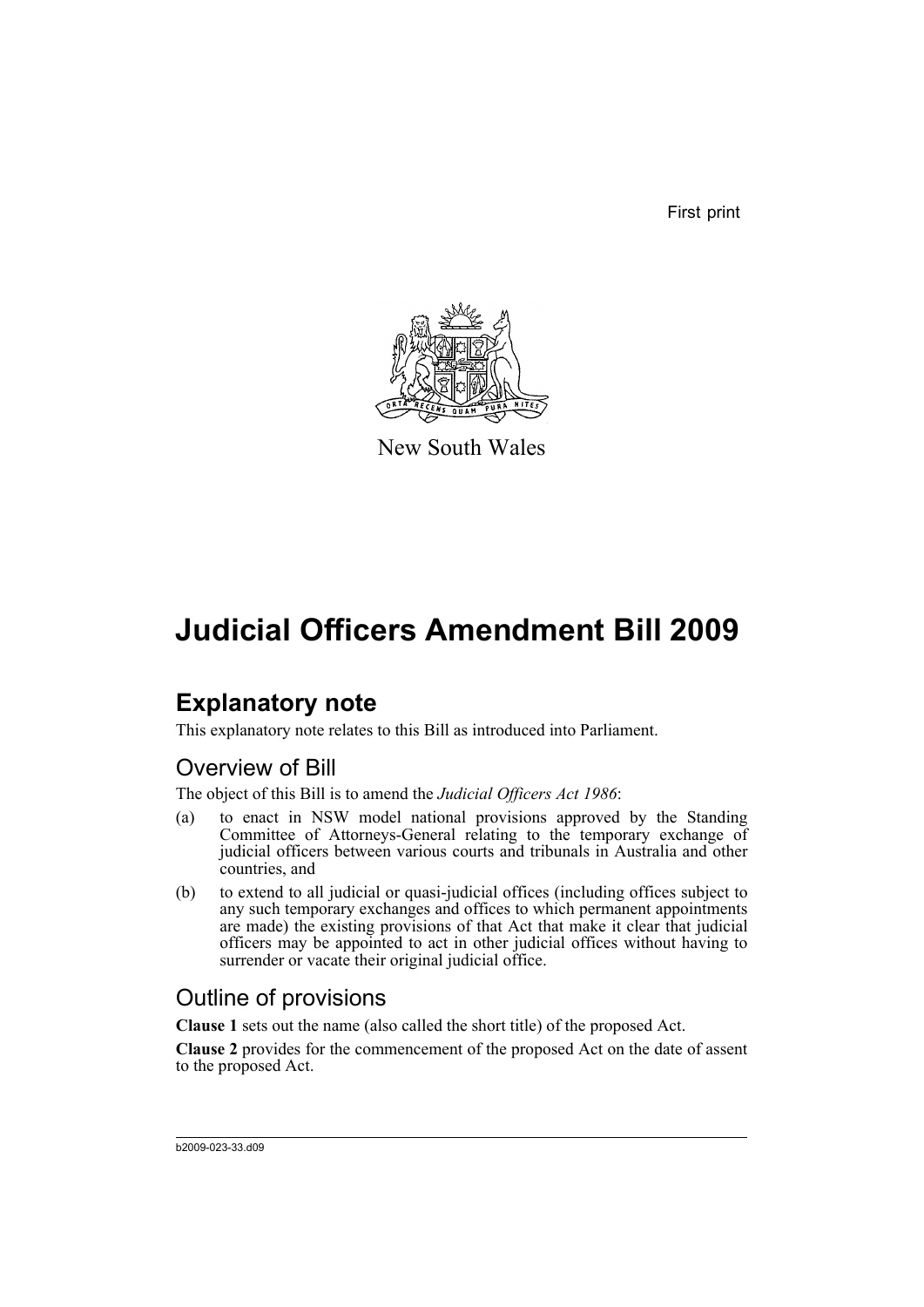Explanatory note

### **Schedule 1 Amendment of Judicial Officers Act 1986 No 100**

#### **Judicial exchange arrangements**

**Schedule 1 [3]** inserts a new Part 7A into the *Judicial Officers Act 1986*. Division 1 of Part 7A contains the model national provisions approved by the Standing Committee of Attorneys-General relating to the temporary exchange of judicial officers between various courts and tribunals in Australia and other countries.

Proposed section 43B contains definitions. A *corresponding court* is defined as a court of another jurisdiction outside NSW that is listed in the proposed Schedule 4A in relation to a NSW court. A *participating jurisdiction* is defined as the Commonwealth, another State or Territory or another country if, under the law of that other jurisdiction, a judicial exchange arrangement may be entered into with the NSW Attorney General.

Proposed section 43C enables the NSW Attorney General to enter into arrangements with the Attorney General of a participating jurisdiction for the temporary transfer of judicial officers between NSW courts and corresponding courts (a *judicial exchange arrangement*). However, such an arrangement cannot provide for the transfer of a judicial officer to a federal court of the Commonwealth.

Proposed section 43D enables the senior judicial officer of a NSW court to appoint a judicial officer from a corresponding court as a judicial officer of a NSW court. Such an appointment must be in accordance with a judicial exchange arrangement and with the concurrence of the senior judicial officer of the corresponding court. An appointment cannot be for a term longer than 6 months at any one time and cannot extend beyond the retirement age for a judicial officer of the NSW court. The appointment may be terminated at any time in accordance with the arrangement.

Proposed section 43E provides that a judicial officer from a corresponding court who is appointed to act as a judicial officer of the NSW court is taken for all purposes to be a judicial officer of the NSW court, and has all the applicable powers, authorities, privileges and immunities. However, NSW laws in relation to remuneration, superannuation and removal or suspension from office do not apply to such an officer.

Proposed section 43F provides that, for the purposes of laws relating to remuneration, superannuation and removal or suspension from office, the service of a NSW judicial officer in a corresponding court is taken to be service as a judicial officer of the NSW court.

**Schedule 1 [4]** inserts proposed Schedule 4A into the *Judicial Officers Act 1986* that contains the NSW courts and corresponding courts for the purposes of judicial exchange arrangements. Proposed section 43H provides that the regulations may amend or replace this Schedule.

**Schedule 1 [1]** makes a consequential amendment to a definition.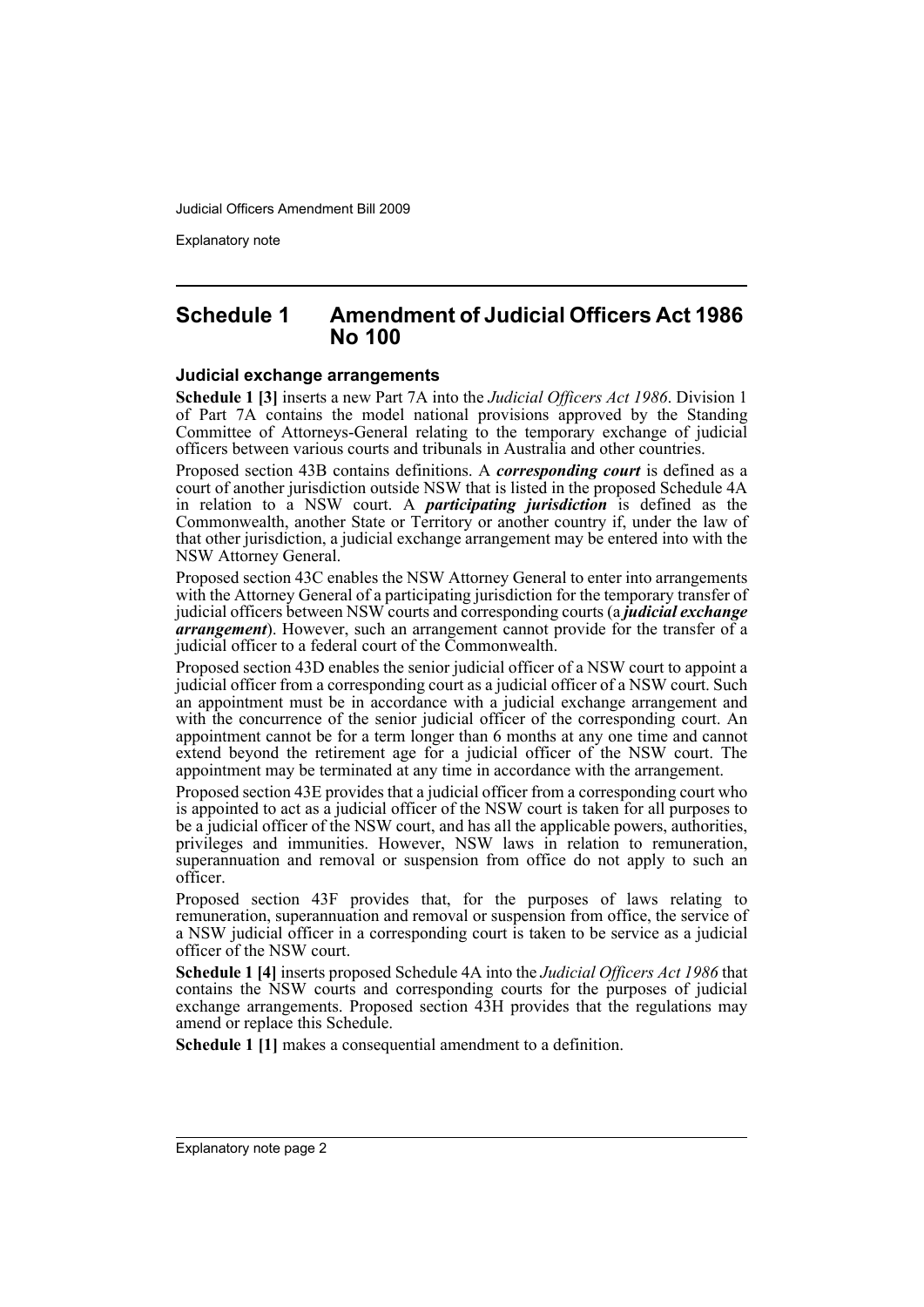Explanatory note

#### **Appointments to additional offices**

**Schedule 1 [3]** also inserts proposed Division 2 of Part 7A into the *Judicial Officers Act 1986* (which replaces section 43A repealed by **Schedule 1 [2]**). The proposed Division confirms that the doctrine of incompatibility of office does not prevent a judicial officer appointed to a court or tribunal from being appointed to any other court or tribunal and that such an appointment does not result in the surrender or vacation of the first judicial office. The new provision extends to all tribunals having judicial or quasi-judicial functions. It also applies to all permanent, acting or temporary appointments and to appointments in other jurisdictions outside New South Wales (which is not currently the case under existing section 43A).

### **Savings and transitional provisions**

**Schedule 1 [5]** enables savings and transitional regulations to be made consequent on the enactment of the proposed Act.

**Schedule 1 [6]** ensures that proposed Division 2 of Part 7A applies to appointments made before the commencement of the Division.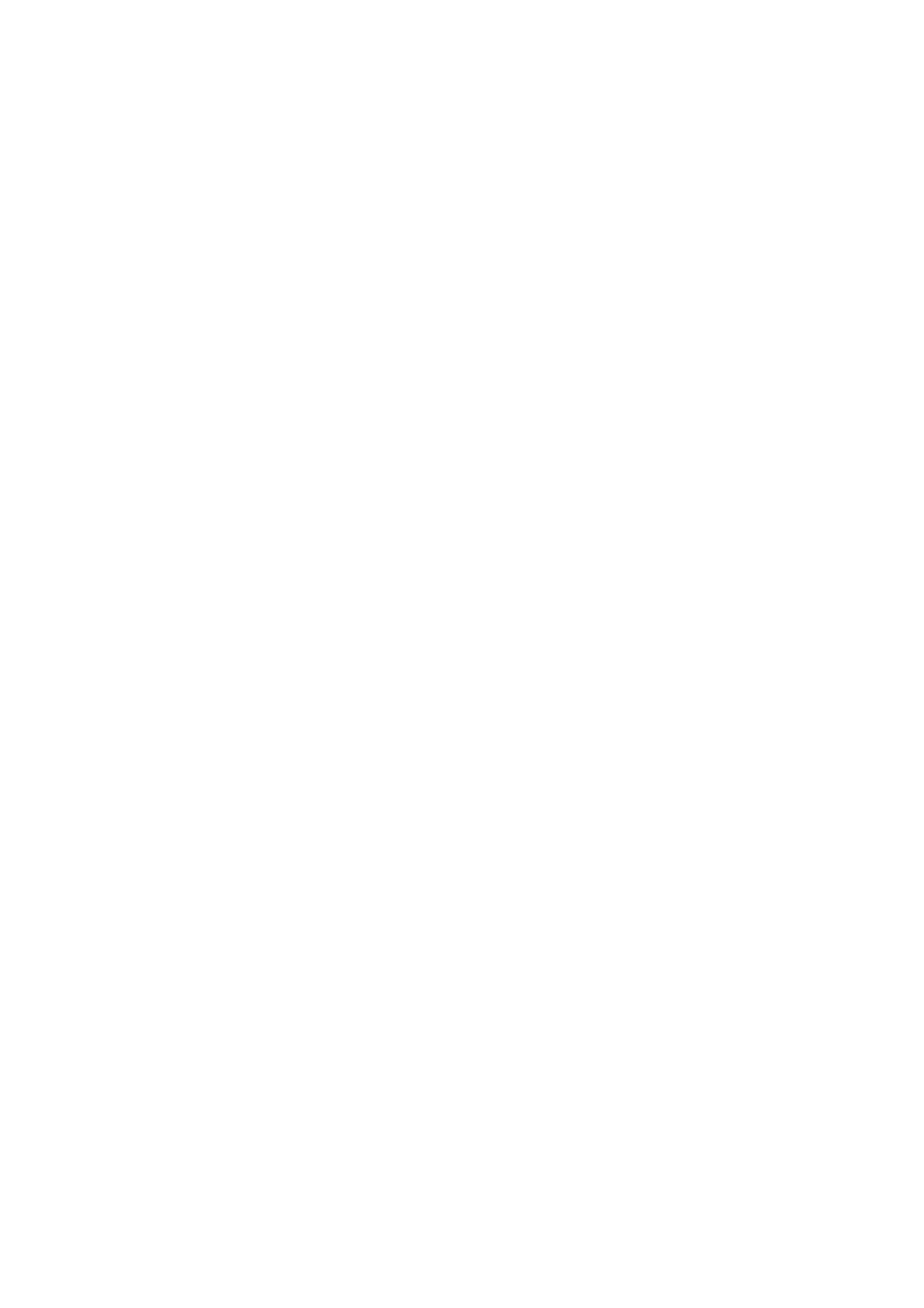First print



New South Wales

# **Judicial Officers Amendment Bill 2009**

## **Contents**

|                                                           | Page |
|-----------------------------------------------------------|------|
| 1 Name of Act                                             |      |
| 2 Commencement                                            |      |
| Schedule 1 Amendment of Judicial Officers Act 1986 No 100 |      |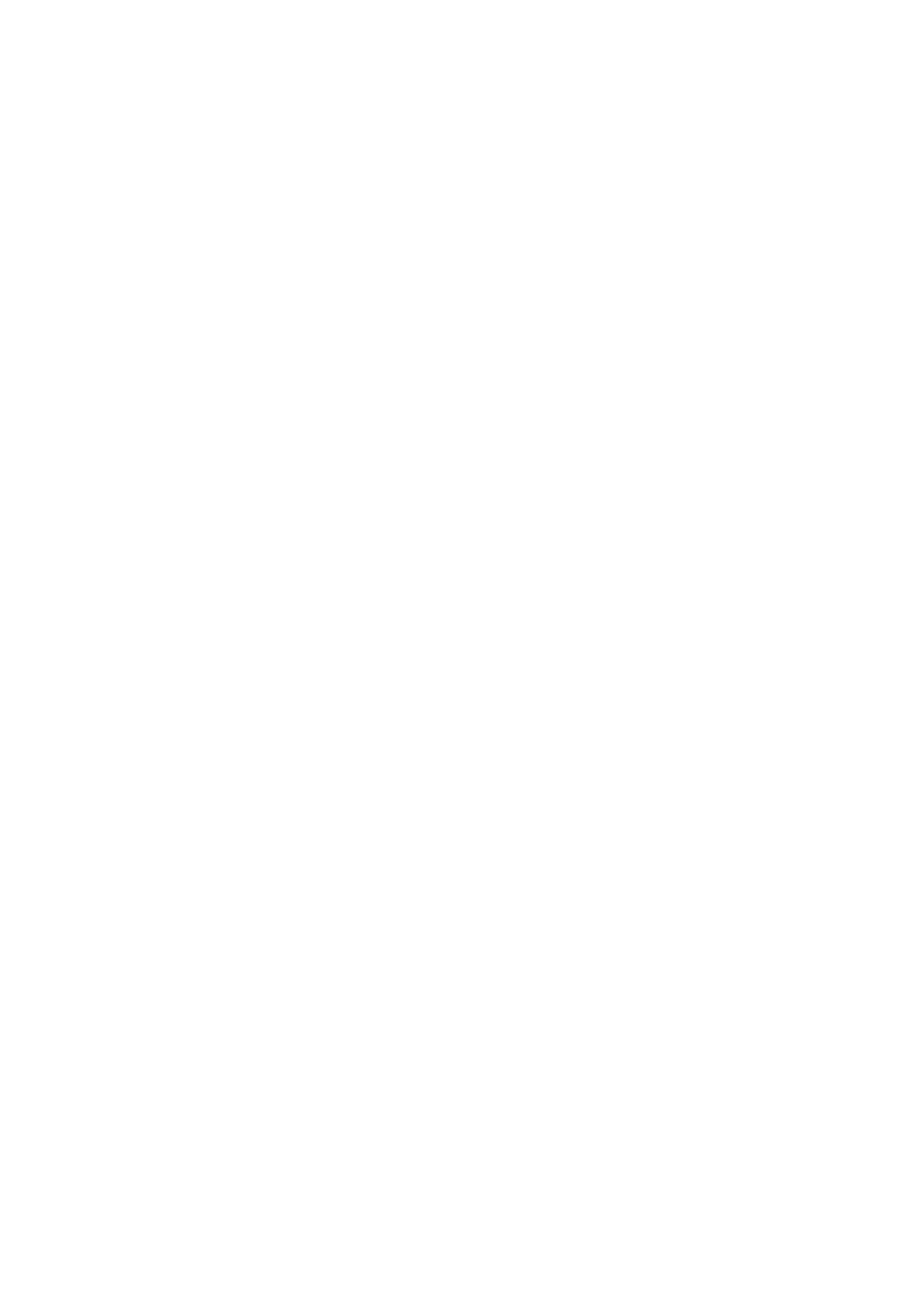

New South Wales

# **Judicial Officers Amendment Bill 2009**

No , 2009

### **A Bill for**

An Act to amend the *Judicial Officers Act 1986* in relation to judicial officers exchange arrangements and incompatibility of office.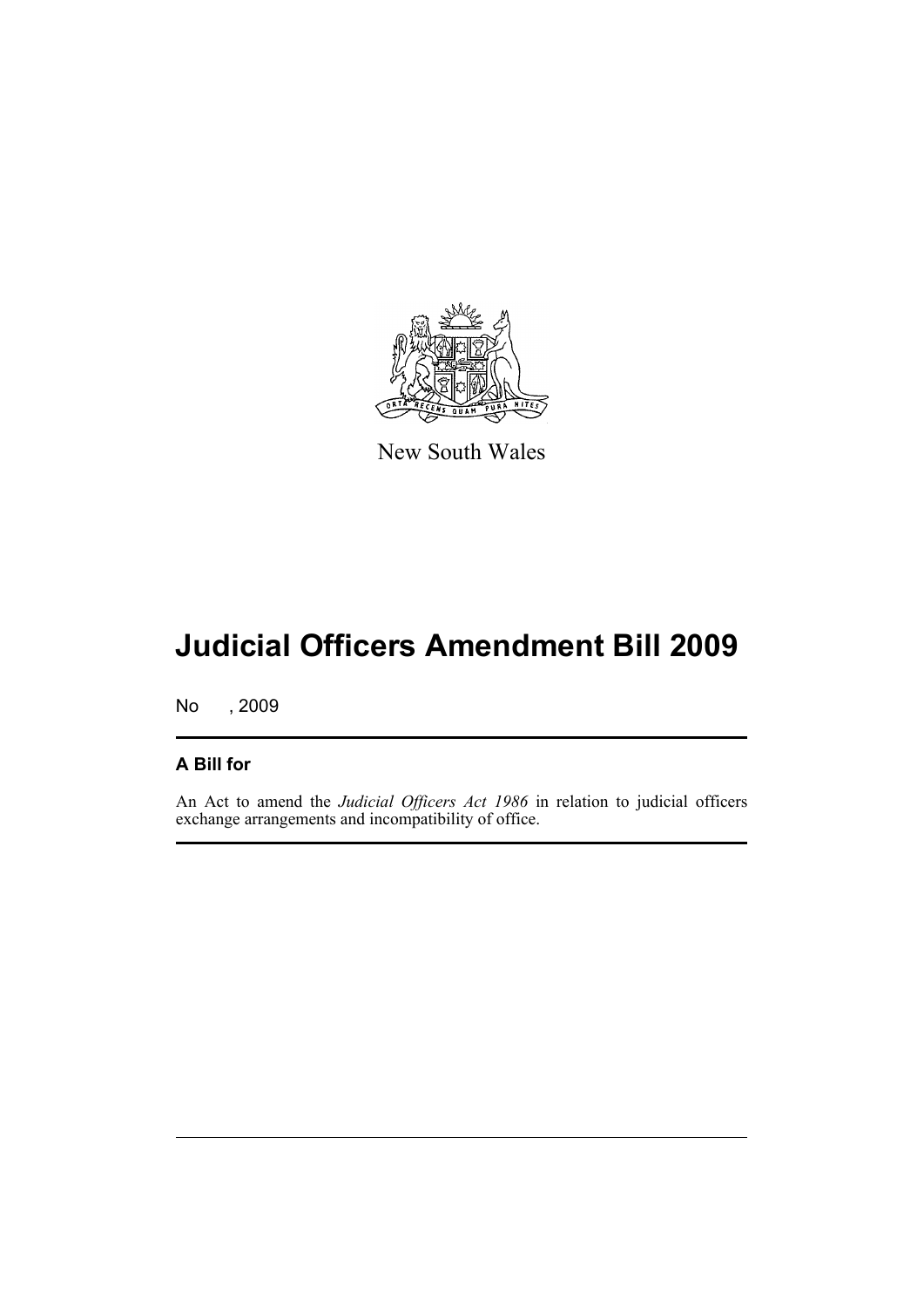<span id="page-7-1"></span><span id="page-7-0"></span>

| The Legislature of New South Wales enacts:            |                |  |
|-------------------------------------------------------|----------------|--|
| Name of Act                                           | $\mathcal{P}$  |  |
| This Act is the Judicial Officers Amendment Act 2009. | 3              |  |
| <b>Commencement</b>                                   | $\overline{a}$ |  |
| This Act commences on the date of assent to this Act. | 5              |  |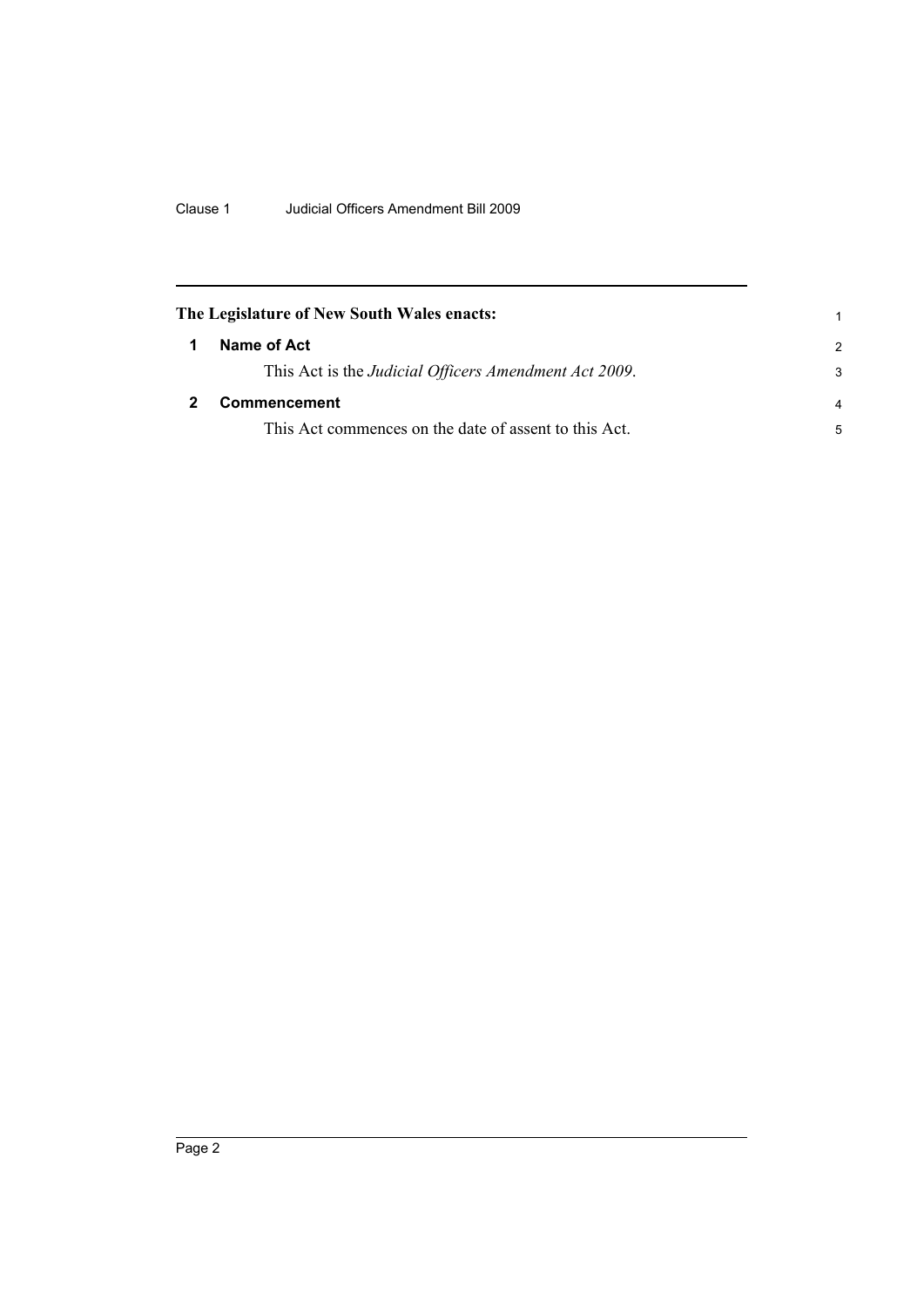Amendment of Judicial Officers Act 1986 No 100 Schedule 1

<span id="page-8-0"></span>

|     | <b>Schedule 1</b>   | <b>Amendment of Judicial Officers Act 1986</b><br><b>No 100</b>                                                                                                                                                                                            | $\mathbf{1}$<br>$\overline{2}$ |
|-----|---------------------|------------------------------------------------------------------------------------------------------------------------------------------------------------------------------------------------------------------------------------------------------------|--------------------------------|
| [1] |                     | <b>Section 3 Definitions</b>                                                                                                                                                                                                                               | 3                              |
|     | in section $3(1)$ . | Insert "(except in Part 7A)" after "means" in the definition of <i>judicial officer</i>                                                                                                                                                                    | 4<br>5                         |
| [2] | judicial office     | Section 43A Judicial office not affected by appointment to act in another                                                                                                                                                                                  | 6<br>7                         |
|     | Omit the section.   |                                                                                                                                                                                                                                                            | 8                              |
| [3] | Part 7A             |                                                                                                                                                                                                                                                            | 9                              |
|     |                     | Insert after Part 7:                                                                                                                                                                                                                                       | 10                             |
|     |                     | Part 7A Appointment of judicial officers to other<br>positions                                                                                                                                                                                             | 11<br>12                       |
|     | <b>Division 1</b>   | Judicial officers exchange                                                                                                                                                                                                                                 | 13                             |
|     | 43B                 | <b>Definitions</b>                                                                                                                                                                                                                                         | 14                             |
|     |                     | In this Division:                                                                                                                                                                                                                                          | 15                             |
|     |                     | <i>corresponding court</i> , in relation to a NSW court, means a court<br>of another jurisdiction listed in Column 2 of Schedule 4A<br>opposite the NSW court listed in Column 1 of Schedule 4A.                                                           | 16<br>17<br>18                 |
|     |                     | <i>court</i> includes tribunal.                                                                                                                                                                                                                            | 19                             |
|     |                     | <i>judicial exchange arrangement</i> means an arrangement under<br>section 43C.                                                                                                                                                                            | 20<br>21                       |
|     |                     | <i>judicial officer</i> means a judge, magistrate or other person who,<br>whether alone or together with others, constitutes a court, but<br>does not include a lay member of a court.                                                                     | 22<br>23<br>24                 |
|     |                     | <i>NSW court</i> means a court of this jurisdiction listed in Column 1<br>of Schedule 4A.                                                                                                                                                                  | 25<br>26                       |
|     |                     | <i>participating jurisdiction</i> means the Commonwealth, another<br>State, a Territory or another country if under the law of that<br>jurisdiction a judicial exchange arrangement may be entered into<br>with the Attorney General of this jurisdiction. | 27<br>28<br>29<br>30           |
|     |                     | this jurisdiction means New South Wales.                                                                                                                                                                                                                   | 31                             |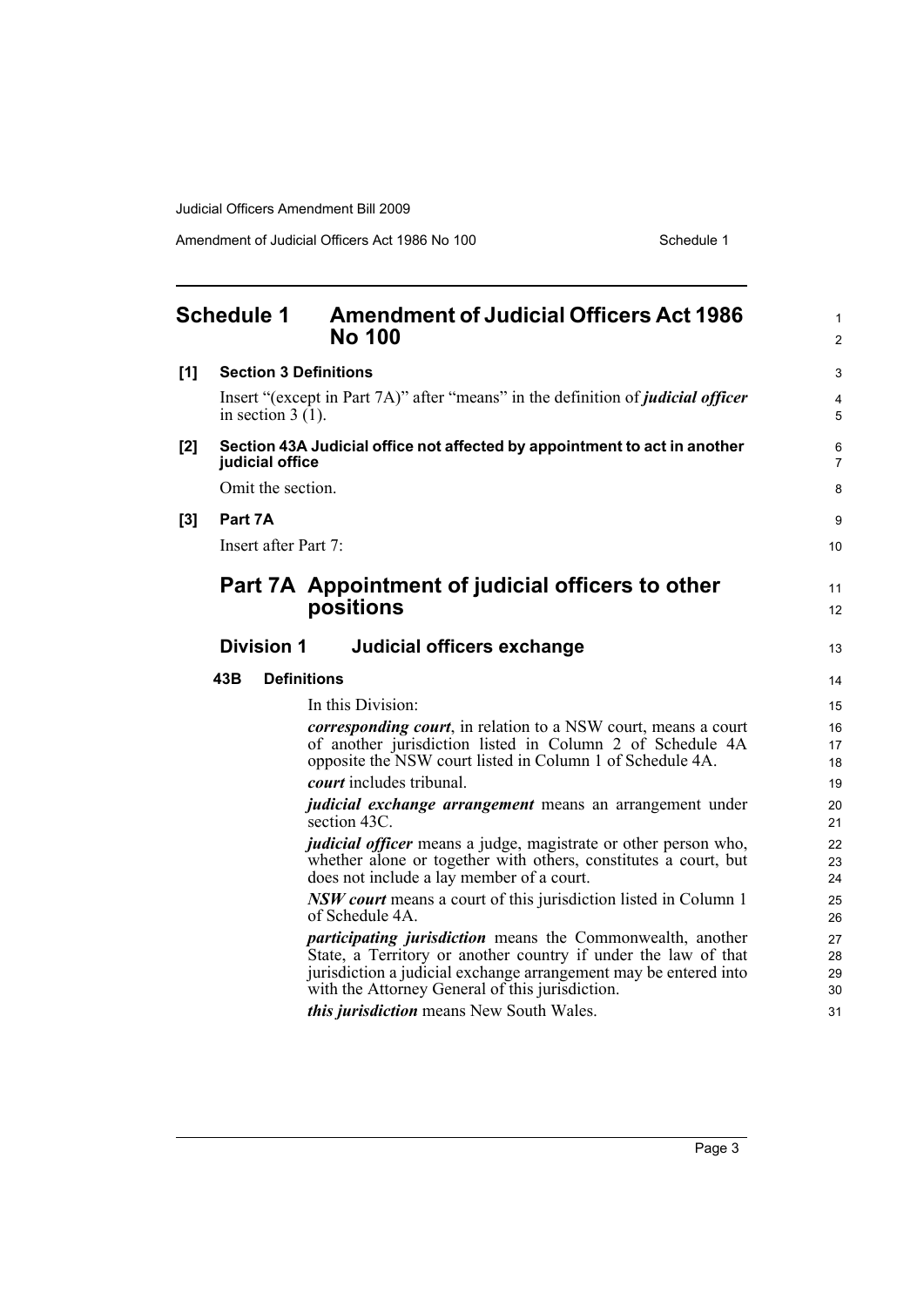Schedule 1 Amendment of Judicial Officers Act 1986 No 100

### **43C Establishment of judicial exchange arrangements**

| 43C | Establishment of judicial exchange arrangements |                                                                                                                                                                                                                                                                                                             |                            |  |
|-----|-------------------------------------------------|-------------------------------------------------------------------------------------------------------------------------------------------------------------------------------------------------------------------------------------------------------------------------------------------------------------|----------------------------|--|
|     | (1)                                             | The Attorney General of this jurisdiction may enter into an<br>arrangement with the Attorney General of a participating<br>jurisdiction for the temporary transfer of judicial officers<br>between NSW courts and corresponding courts.                                                                     |                            |  |
|     | (2)                                             | An arrangement under this section cannot provide for the transfer<br>of judicial officers to a federal court of the Commonwealth.                                                                                                                                                                           | 6<br>7                     |  |
|     | (3)                                             | Without limiting subsection (1), an arrangement under this<br>section:                                                                                                                                                                                                                                      | 8<br>9                     |  |
|     |                                                 | (a)<br>may require transfers to a court to be subject to the prior<br>approval of either or both of the following:                                                                                                                                                                                          | 10<br>11                   |  |
|     |                                                 | the Attorney General of this jurisdiction,<br>(i)                                                                                                                                                                                                                                                           | 12                         |  |
|     |                                                 | (ii)<br>Attorney General of the participating<br>the<br>jurisdiction, and                                                                                                                                                                                                                                   | 13<br>14                   |  |
|     |                                                 | may establish the manner and form in which a transfer to a<br>(b)<br>court is to be made or terminated, and                                                                                                                                                                                                 | 15<br>16                   |  |
|     |                                                 | may determine the rank, title, status and precedence of a<br>(c)<br>transferred judicial officer.                                                                                                                                                                                                           | 17<br>18                   |  |
| 43D |                                                 | Transfer of judicial officer of another jurisdiction to NSW court                                                                                                                                                                                                                                           | 19                         |  |
|     | (1)                                             | This section applies if a judicial exchange arrangement provides<br>for the transfer to a NSW court of a judicial officer of a<br>corresponding court.                                                                                                                                                      | 20<br>21<br>22             |  |
|     | (2)                                             | The senior judicial officer of the NSW court may, in accordance<br>with the judicial exchange arrangement and with the concurrence<br>of the senior judicial officer of the corresponding court, appoint<br>a judicial officer of the corresponding court to act as a judicial<br>officer of the NSW court. | 23<br>24<br>25<br>26<br>27 |  |
|     | (3)                                             | The judicial officer of the corresponding court is qualified for<br>appointment despite any law of this jurisdiction to the contrary.                                                                                                                                                                       | 28<br>29                   |  |
|     | (4)                                             | The maximum term for which an appointment under this section<br>may be made on any one occasion is 6 months.                                                                                                                                                                                                | 30<br>31                   |  |
|     | (5)                                             | However, an appointment under this section may not extend<br>beyond the retirement age for judicial officers of the NSW court.                                                                                                                                                                              | 32<br>33                   |  |
|     | (6)                                             | A judicial officer of a corresponding court may be appointed<br>under this section to more than one NSW court.                                                                                                                                                                                              | 34<br>35                   |  |
|     |                                                 |                                                                                                                                                                                                                                                                                                             |                            |  |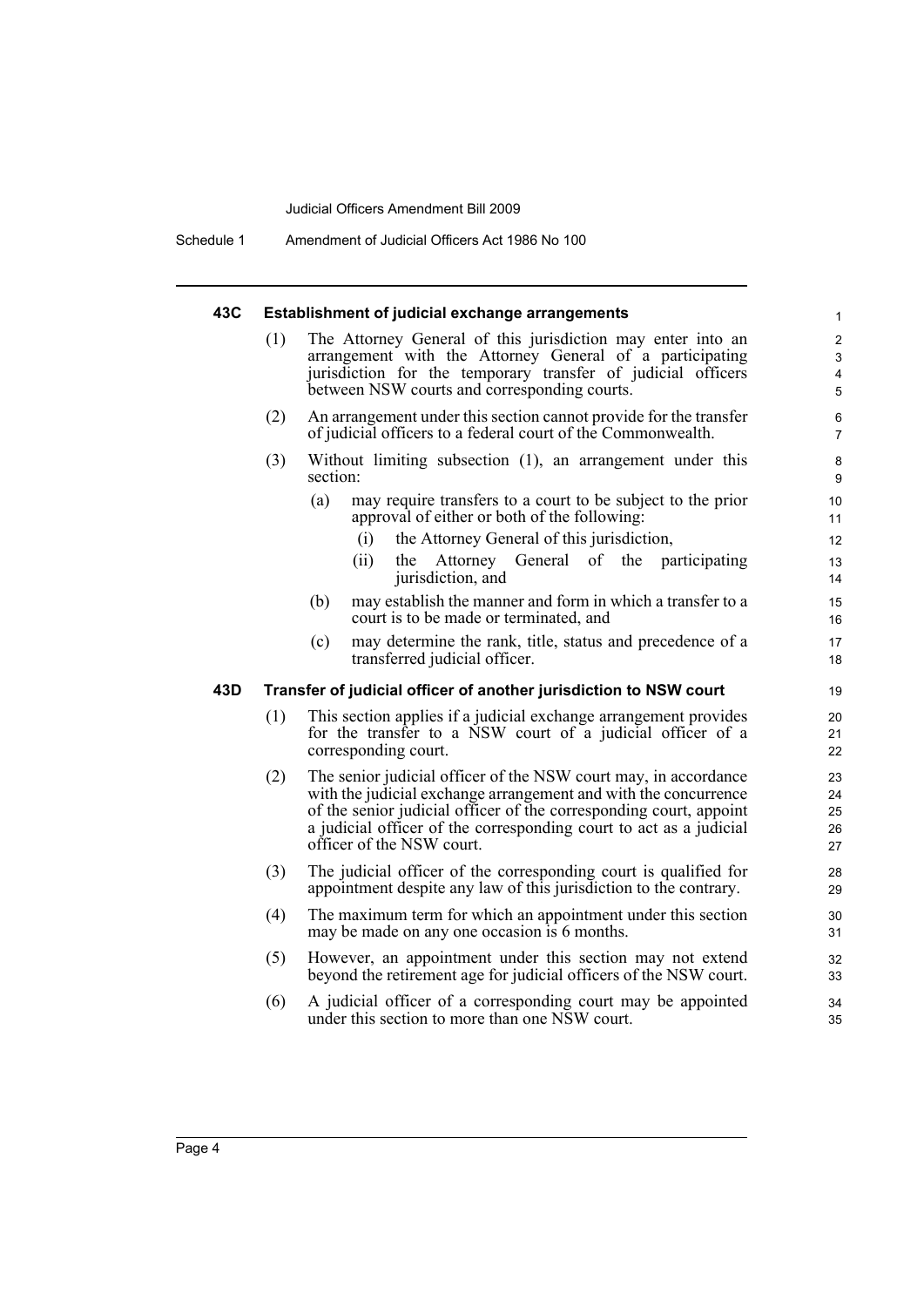Amendment of Judicial Officers Act 1986 No 100 Schedule 1

|     | (7) | An appointment under this section may at any time be terminated,<br>in accordance with the judicial exchange arrangement, by the<br>senior judicial officer of either the NSW court or the<br>corresponding court.                                                                                   | $\mathbf{1}$<br>$\mathbf 2$<br>3<br>4 |  |
|-----|-----|------------------------------------------------------------------------------------------------------------------------------------------------------------------------------------------------------------------------------------------------------------------------------------------------------|---------------------------------------|--|
|     | (8) | A judicial officer whose appointment under this section has<br>ceased may complete or otherwise continue to deal with any<br>matters relating to proceedings in the NSW court that have been<br>heard, or partly heard, by the judicial officer before the<br>appointment under this section ceased. | 5<br>6<br>7<br>8<br>9                 |  |
| 43E |     | Service in NSW court of judicial officer of another jurisdiction                                                                                                                                                                                                                                     | 10                                    |  |
|     | (1) | This section applies to a judicial officer of a corresponding court<br>who is appointed to act as a judicial officer of a NSW court in<br>accordance with a judicial exchange arrangement.                                                                                                           | 11<br>12<br>13                        |  |
|     | (2) | While acting as a judicial officer of the NSW court, the judicial<br>officer of the corresponding court has all the powers, authorities,<br>privileges and immunities of, and is taken to be for all purposes,<br>a judicial officer of the NSW court.                                               | 14<br>15<br>16<br>17                  |  |
|     | (3) | Despite subsection (2), the laws of this jurisdiction concerning:                                                                                                                                                                                                                                    | 18                                    |  |
|     |     | the remuneration, allowances and other conditions of<br>(a)<br>service of judicial officers, and                                                                                                                                                                                                     | 19<br>20                              |  |
|     |     | the pension or other superannuation entitlements of<br>(b)<br>judicial officers and related provisions, and                                                                                                                                                                                          | 21<br>22                              |  |
|     |     | the removal or suspension of judicial officers from office,<br>(c)                                                                                                                                                                                                                                   | 23                                    |  |
|     |     | do not apply to the judicial officer of the corresponding court<br>while acting as a judicial officer of the NSW court.                                                                                                                                                                              | 24<br>25                              |  |
| 43F |     | Service of NSW judicial officer in corresponding court                                                                                                                                                                                                                                               | 26                                    |  |
|     | (1) | This section applies to a judicial officer of a NSW court who is<br>appointed to act as a judicial officer of a corresponding court in<br>accordance with a judicial exchange arrangement.                                                                                                           |                                       |  |
|     | (2) | For the purposes of the laws of this jurisdiction concerning:                                                                                                                                                                                                                                        | 30                                    |  |
|     |     | the remuneration, allowances and other conditions of<br>(a)<br>service of judicial officers, and                                                                                                                                                                                                     | 31<br>32                              |  |
|     |     | the pension or other superannuation entitlements of<br>(b)<br>judicial officers and related provisions, and                                                                                                                                                                                          | 33<br>34                              |  |
|     |     | the removal or suspension of judicial officers from office,<br>(c)                                                                                                                                                                                                                                   | 35                                    |  |
|     |     | the judicial officer's service as a judicial officer of the<br>corresponding court is taken to be service as a judicial officer of<br>the NSW court.                                                                                                                                                 | 36<br>37<br>38                        |  |

Page 5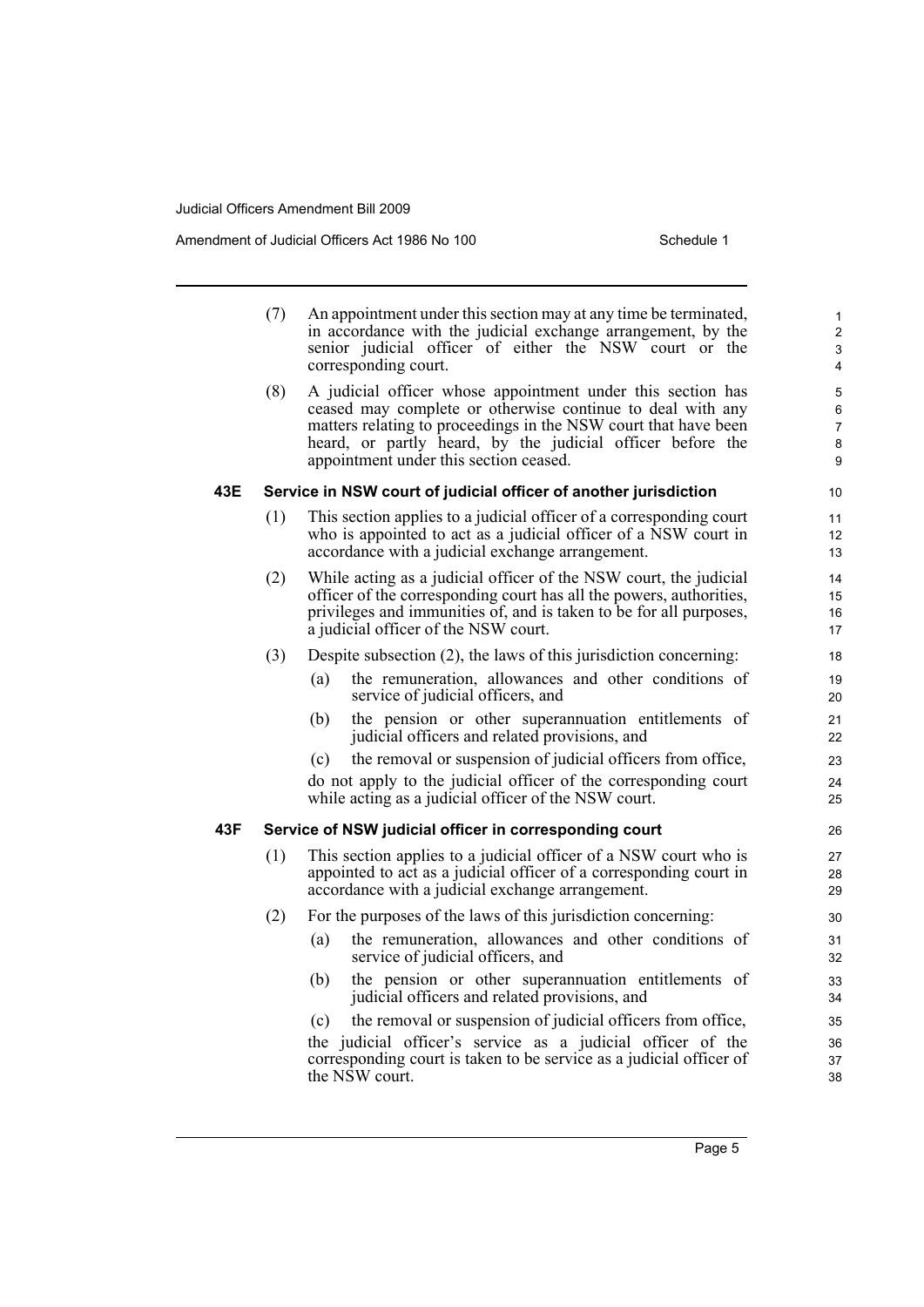| 43G |                   |     | Other arrangements not affected                                                                                                                                                                                                                                         |  |
|-----|-------------------|-----|-------------------------------------------------------------------------------------------------------------------------------------------------------------------------------------------------------------------------------------------------------------------------|--|
|     |                   |     | This Division does not limit or affect any other arrangements<br>under which:                                                                                                                                                                                           |  |
|     |                   | (a) | a judicial officer of another jurisdiction may be appointed<br>or act as a judicial officer of this jurisdiction, or                                                                                                                                                    |  |
|     |                   | (b) | a judicial officer of this jurisdiction may be appointed or<br>act as a judicial officer of another jurisdiction.                                                                                                                                                       |  |
| 43H |                   |     | <b>Amendment of Schedule 4A</b>                                                                                                                                                                                                                                         |  |
|     |                   |     | The regulations may amend or replace Schedule 4A.                                                                                                                                                                                                                       |  |
|     | <b>Division 2</b> |     | General                                                                                                                                                                                                                                                                 |  |
| 431 | office            |     | Judicial office not affected by appointment to another judicial                                                                                                                                                                                                         |  |
|     | (1)               |     | In this section:                                                                                                                                                                                                                                                        |  |
|     |                   |     | <b><i>court</i></b> includes a tribunal (however described) that exercises<br>functions of a judicial nature or functions of a similar nature<br>(such as conciliation functions, arbitration functions, disciplinary<br>functions or administrative review functions). |  |
|     |                   |     | <i>judicial office</i> extends to the office of any member of a court, but<br>only if the holder of the office is required to be a judicial officer<br>or have legal qualifications.                                                                                    |  |
|     | (2)               |     | The doctrine of incompatibility of office:                                                                                                                                                                                                                              |  |
|     |                   | (a) | does not operate to prevent the holder of a judicial office<br>(the <i>original office</i> ) from being appointed to another<br>judicial office (the <i>additional office</i> ), and                                                                                    |  |
|     |                   | (b) | does not operate to effect or require the surrender or<br>vacation of the original office as a result of the<br>appointment to the additional office.                                                                                                                   |  |
|     | (3)               |     | This section applies:                                                                                                                                                                                                                                                   |  |
|     |                   | (a) | even if the original office or the additional office is held on<br>an acting or temporary basis, and                                                                                                                                                                    |  |
|     |                   | (b) | even if the original office or the additional office is a<br>judicial office of another jurisdiction (including, but not<br>limited to, judicial offices to which appointments are made<br>in accordance with arrangements under Division 1), and                       |  |
|     |                   | (c) | even if an appeal lies from a decision of the court of one of<br>the judicial offices to the court of the other judicial office,<br>and                                                                                                                                 |  |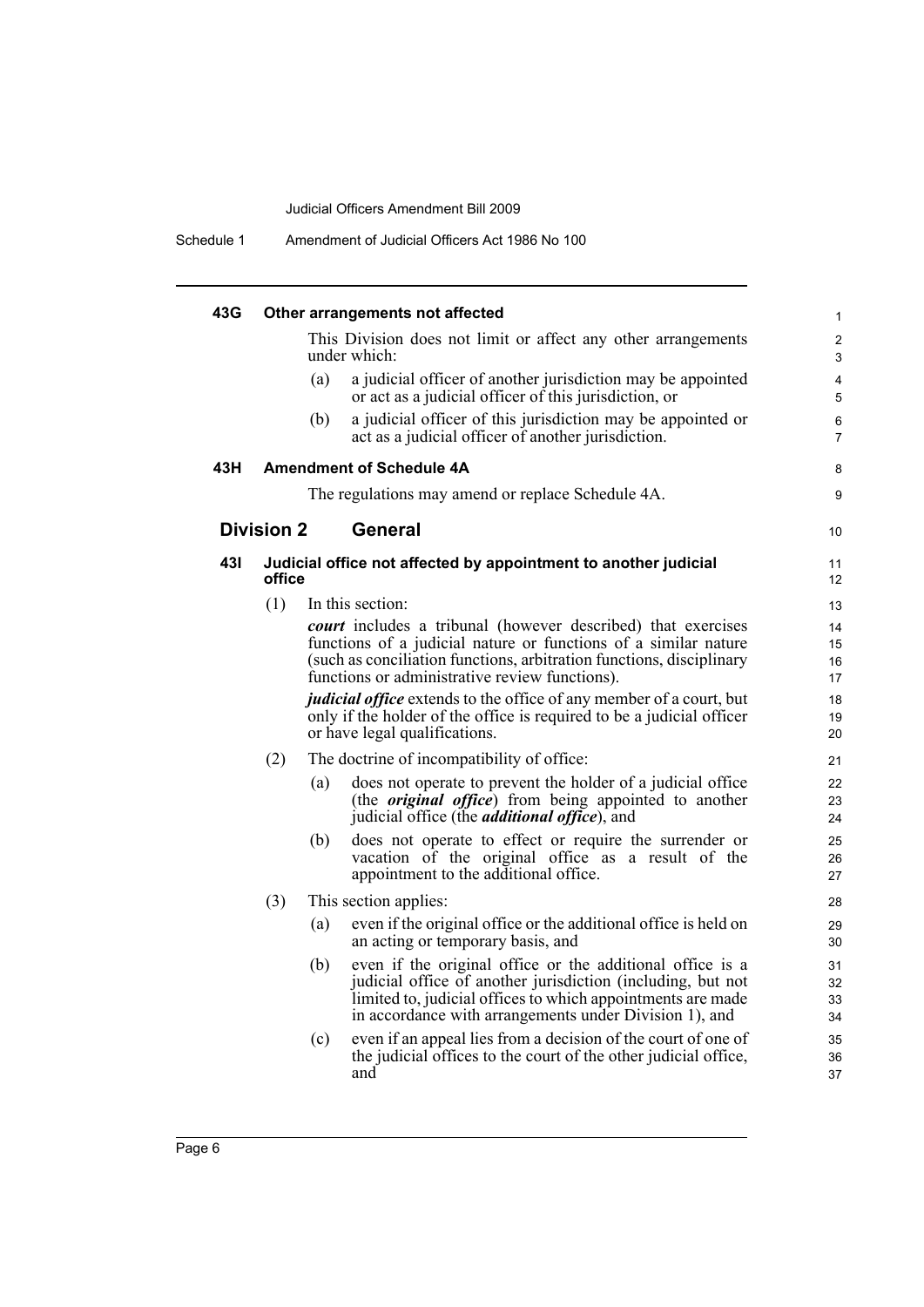Amendment of Judicial Officers Act 1986 No 100

(d) even if the courts of the judicial offices are not of the same status.

### **[4] Schedule 4A**

Insert after Schedule 4:

## **Schedule 4A NSW and corresponding courts**

| Column 1                                                                    | Column <sub>2</sub>                                                                                                                                                                                                                                                                                                                                                                                                                                                                                                                                       |
|-----------------------------------------------------------------------------|-----------------------------------------------------------------------------------------------------------------------------------------------------------------------------------------------------------------------------------------------------------------------------------------------------------------------------------------------------------------------------------------------------------------------------------------------------------------------------------------------------------------------------------------------------------|
| <b>NSW court</b>                                                            | <b>Corresponding court</b>                                                                                                                                                                                                                                                                                                                                                                                                                                                                                                                                |
| Supreme Court;<br>Industrial Court;<br>Land and<br><b>Environment Court</b> | Federal Court of Australia<br>Supreme Court of any State (other than Queensland) or of a<br>Territory                                                                                                                                                                                                                                                                                                                                                                                                                                                     |
| District Court;<br>Drug Court                                               | County Court of Victoria<br>District Court of South Australia<br>Youth Court of South Australia (constituted by a Judge)<br>Environment, Resources and Development Court of South<br>Australia<br>Industrial Relations Court of South Australia<br>District Court of Western Australia                                                                                                                                                                                                                                                                    |
| Local Court;<br>Children's Court;<br>Coroner's Court                        | Magistrates Courts of Victoria, Tasmania, South Australia,<br>Western Australia and the ACT<br>Coroners Court of South Australia<br>Youth Court of South Australia (constituted by a Magistrate)<br>Warden's Courts of South Australia and the Northern Territory<br>Court of Summary Jurisdiction of the Northern Territory<br>Local Court of the Northern Territory<br>Alcohol Court of the Northern Territory<br>Youth Justice Court of the Northern Territory<br>Work Health Court of the Northern Territory<br>Children's Court of Western Australia |
| Administrative<br>Decisions Tribunal                                        | Victorian Civil and Administrative Tribunal<br>State Administrative Tribunal of Western Australia                                                                                                                                                                                                                                                                                                                                                                                                                                                         |

### **[5] Schedule 6 Savings and transitional provisions**

Insert at the end of clause 1 (1): *Judicial Officers Amendment Act 2009* 6 7 8

1 2

3 4

5